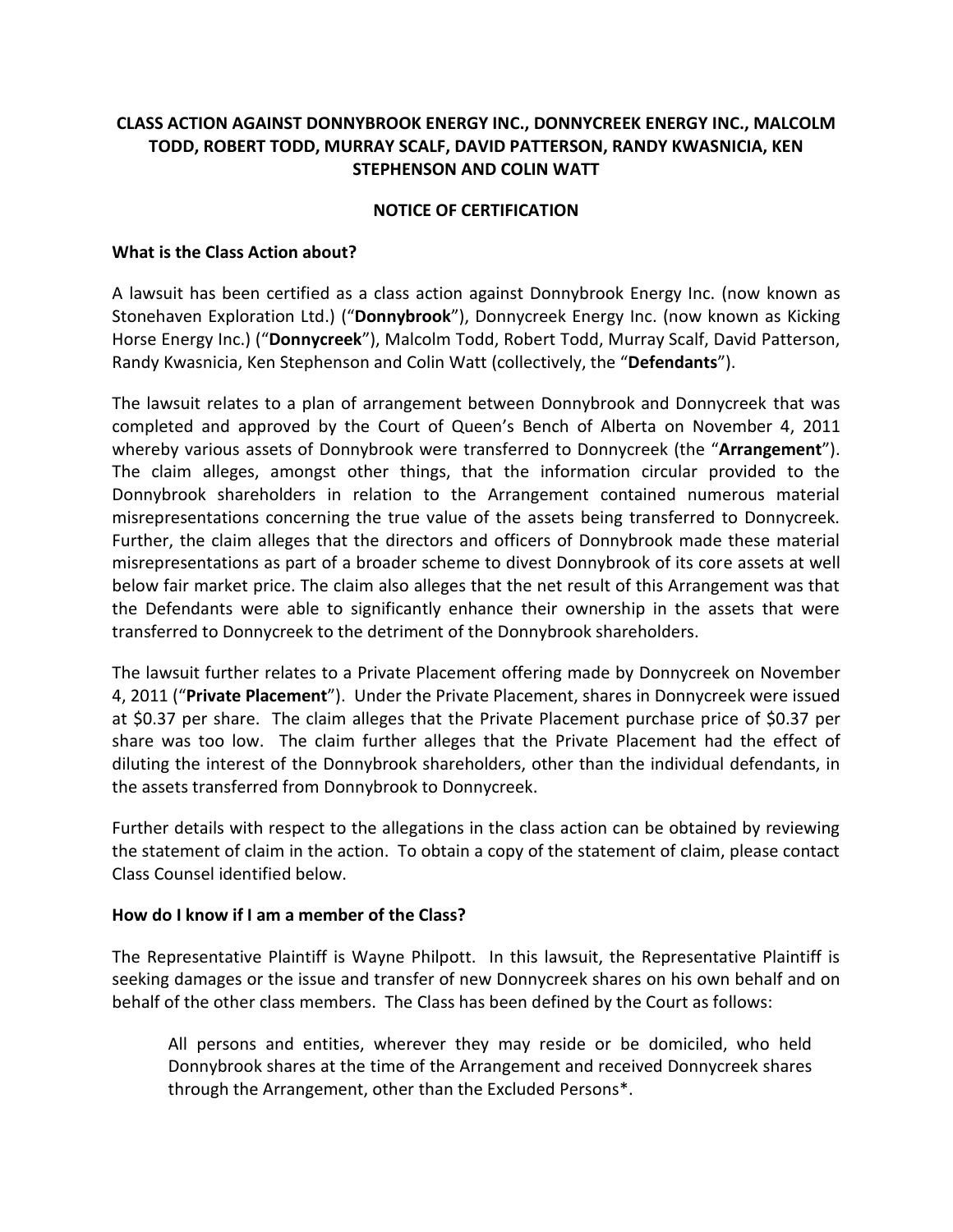\* Excluded Persons means the Defendants, and the past and present subsidiaries, affiliates, officers, directors, senior employees, legal representatives, heirs, predecessors, successors and assigns of Donnybrook or Donnycreek, and any individual who is an immediate member of the family of an Individual Defendant, and any other persons who purchased Donnycreek shares in the Private Placement.

If you had shares in Donnybrook when the Arrangement with Donnycreek was completed it is likely that you are a member of the Class. If you are not sure whether you are a member of the Class, you should speak to Class Counsel, whose address is outlined below.

## **What if I do not want to participate in this Class Action?**

Class Members who wish to participate in the Class Action do not need to do anything at this time. They are automatically included in the Class Action. Any judgment on the common issues for the Class, whether reached by settlement or otherwise and whether favourable or not, will bind all Class Members who do not opt out of the proceeding.

Any Class Member who wishes to opt out of the Class Action must do so by sending a written opt out form, signed by the Class Member, stating that he or she opts out of the Class Action. The written opt out form can be obtained from Class Counsel, and must be sent by pre-paid mail, courier or by e-mail to Class Counsel at either of the following addresses:

| Darren J. Reed                         | Douglas Worndl                |
|----------------------------------------|-------------------------------|
| Jensen Shawa Solomon Duguid Hawkes LLP | Siskinds LLP                  |
| #800, 304 - 8 Avenue SW                | 100 Lombard Street, Suite 302 |
| Calgary, Alberta T2P 1C3               | Toronto, Ontario M5C 1M3      |
| Tel: (403) 571-1516                    | Tel: (416) 594-4379           |
| reedd@jssbarristers.ca                 | doug.worndl@siskinds.com      |

The written opt out form must be received by Class Counsel no later than **May 5, 2015**.

No Class Member will be permitted to opt out of the Class Action after **May 5, 2015**. If you opt out of the Class Action, you will take full responsibility for initiating your own lawsuit against the Defendants and for taking all legal steps necessary to protect your claim, if you wish to proceed with a claim.

### **What are the costs to me?**

Class Members will not be personally liable to pay any legal fees or disbursements to Class Counsel or to the Defendants.

If the Class Action is successful in establishing that the Defendants are liable to pay money or to issue shares to the Class Members, the Court will then proceed to determine which Class Members may be entitled to the money or shares, and how such amounts should be distributed to those Class Members.